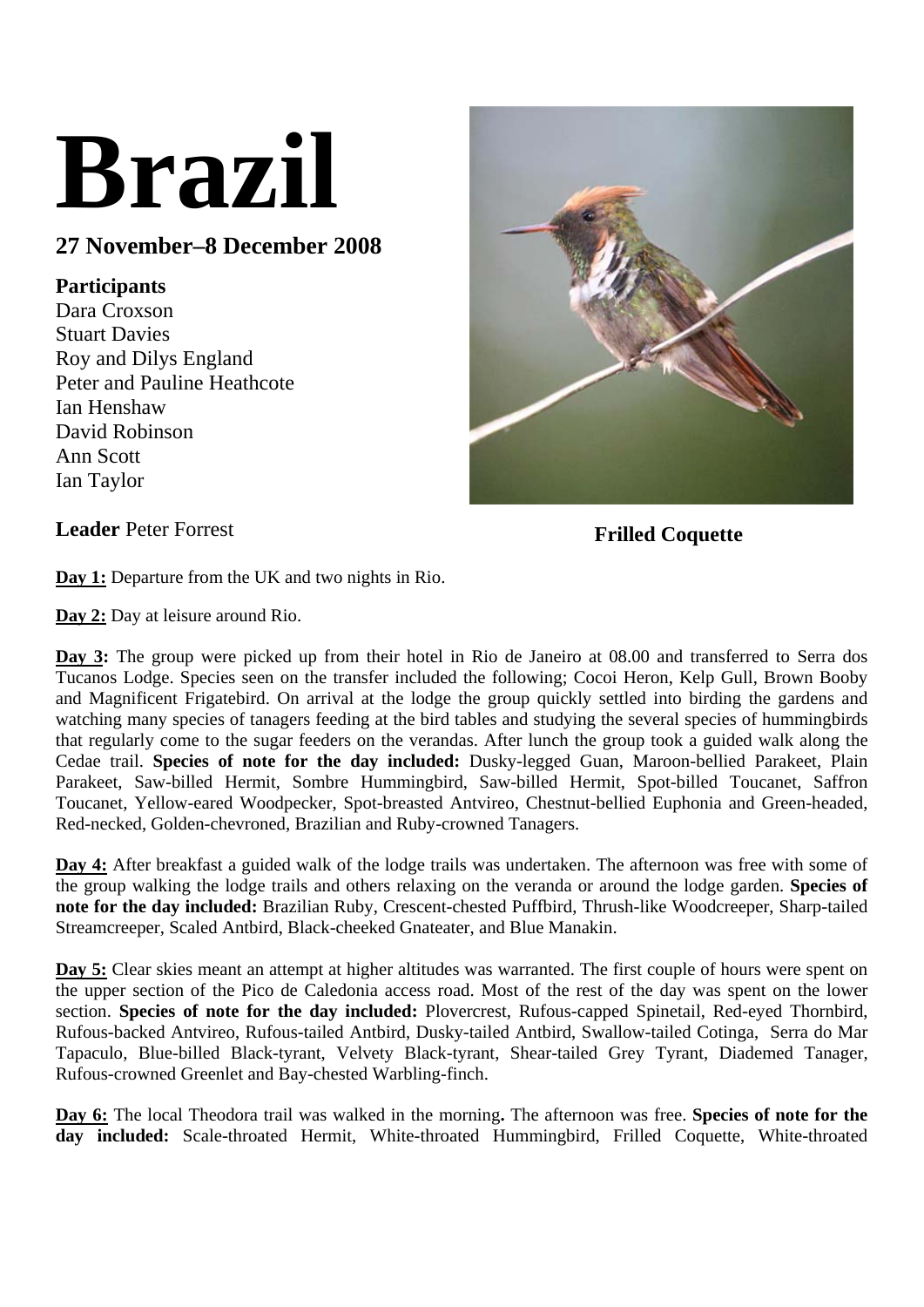Woodcreeper, Lesser Woodcreeper, White-browed Foliage-gleaner, Bertoni's Antbird, White-browed Warbler and Brassy-breasted Tanager.

**Day 7:** The day was spent at the Serra dos Orgaos National Park. **Species of note for the day included:**  Yellow-throated Woodpecker, Pale-browed Treehunter, Unicoloured Antwren, White-shouldered Fire-eye, Hooded Berryeater, and Sharpbill.

**Day 8:** The morning was spent at the wetland reserve. After lunch the group birded the lodge trails. **Species of note for the day included:** Capped Heron, Masked Duck, Tropical Screech-owl, Sooretama Slaty-antshrike, Chestnut-backed Antshrike, White-flanked Antwren, Ferruginous Antbird, Rufous Gnateater, Long-billed Wren, Lemon-chested Greenlet, Pileated Finch, and Chestnut-vented Conebill.

**Day 9:** After an early breakfast we headed off for the hours drive to the start of the Portao Azul trail. In the afternoon we birded along the road to Macae de Cima. **Species of note for the day included:** Slaty-breasted Wood-rail, Blue-winged Macaw, Yellow-browed Woodpecker, Scaled Woodcreeper, Grey-bellied Spinetail, White-collared Foliage-gleaner, Ochre-rumped Antbird, Black-and-gold Cotinga, Bare-throated Bellbird, Drabbreasted Bamboo-tyrant, Gilt-edged Tanager and Half-collared Sparrow.

**Day 10:** Without doubt the Three-toed Jacamar is one of the target species of the whole week. We departed early for an hours drive to where we begun the days birding. **Species of note for the day included:** Blackish Rail, White-eyed Parakeet, Sapphire-spangled Emerald, Planalto Hermit, Three-toed Jacamar, White-eared Puffbird, Grey Monjita, Hangnest Tody-tyrant, Crested Black-tyrant, Streamer-tailed Tyrant, Black-capped Donacobius, Tawny-headed Swallow and Ultramarine Grosbeak

**Day 11:** The group spent the morning around the lodge before departing back to Rio for their flight home at 3pm. **Species of note for the day included:** Mantled Hawk.

**During the groups stay we had a combined total of 266 species seen with a further 14 heard. A total of 76 Atlantic forest endemics were seen.** 

**Pete Forrest Serra dos Tucanos Lodge** 

#### **FULL SPECIES LIST**

**Species in bold with a \* are endemic to the Atlantic rain forest.** 

- 1. **SOLITARY TINAMOU** *(Tinamus solitarius)* Heard only, at the lodge on the  $29<sup>th</sup>$ .
- 2. **BROWN TINAMOU** *(Crypturellus obsoletus)* Heard on several occasions from most forested areas.
- 3. **LEAST GREBE** *(Tachybaptus dominicus)* Six on the Portao Azul excursion on the  $5<sup>th</sup>$ .
- 4. **BROWN BOOBY** *(Sula leucogaster)* Several recorded on the journey up from Rio on the 29th.
- 5. **NEOTROPIC CORMORANT** *(Phalacrocorax brasilianus)* Several recorded on the journey up from Rio on the 29th.
- 6. **MAGNIFICENT FRIGATEBIRD** *(Fregata magnificens)* Several were recorded from the Rio- Niteroi bridge on the 29th.
- 7. **COCOI HERON** (*Ardea cocoi*) One on the journey up from Rio on the  $29<sup>th</sup>$ .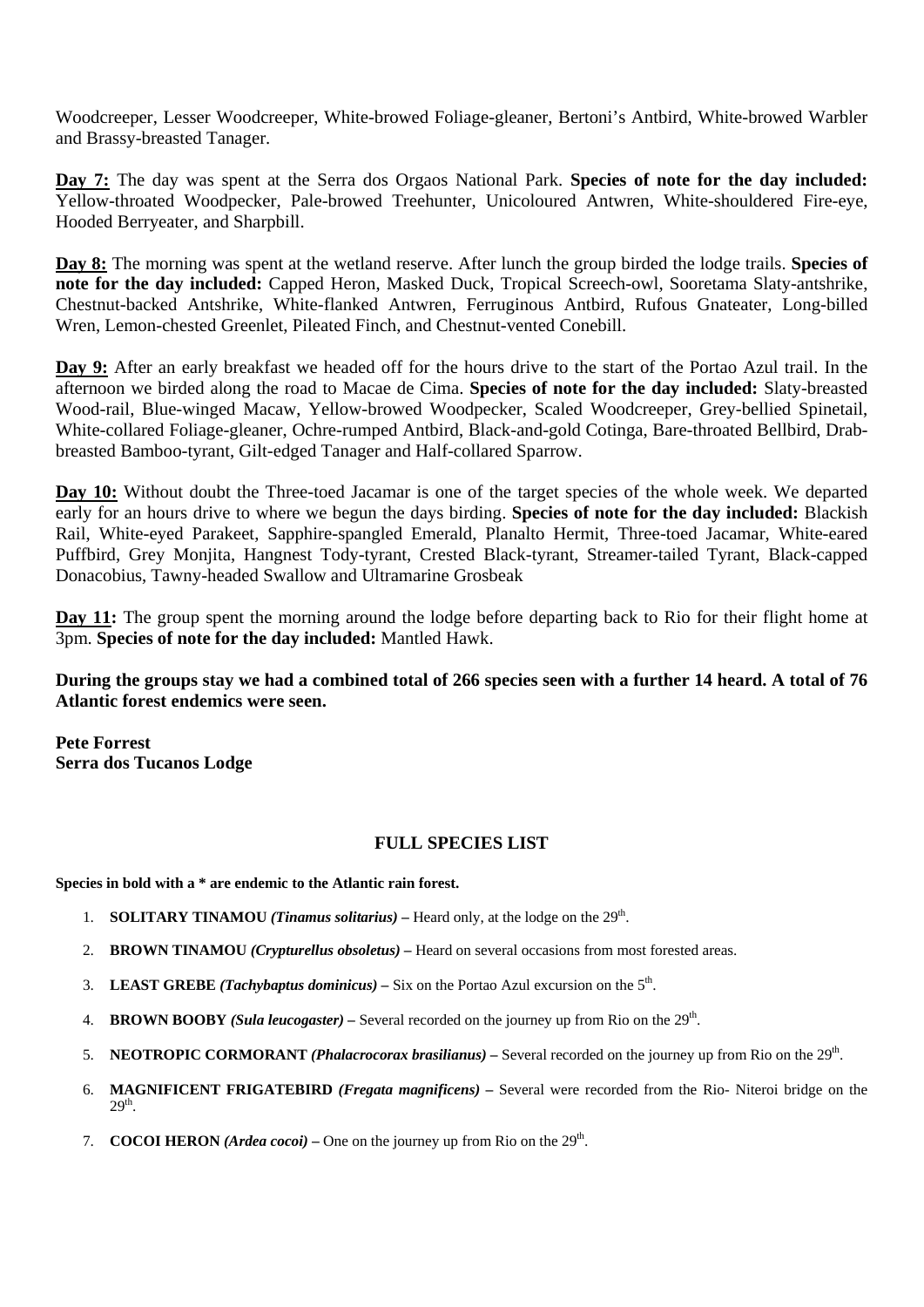- 8. **GREAT EGRET (Ardea alba)** Seen in most wet areas along the roadside when on excursions.
- 9. **SNOWY EGRET** *(Egretta thula)* Several recorded on the journey up from Rio on the 29<sup>th</sup>.
- 10. **CATTLE EGRET** *(Bubulcus ibis)* Seen commonly in any suitable habitat.
- 11. **STRIATED HERON** *(Butorides striatus)* One on the Portao Azul excursion on the  $5<sup>th</sup>$ .
- 12. **WHISTLING HERON** *(Syrigma sibilatrix)* One on the Jacamar excursion on the  $6<sup>th</sup>$ .
- 13. **CAPPED HERON** *(Pilherodius piliatus)* One at the wetland reserve and two on the Jacamar excursion.
- 14. **BLACK-CROWNED NIGHT-HERON** *(Nycticorax nycticorax)* One at the wetland reserve on the 4<sup>th</sup> and several on the drive up from Rio.
- 15. **LIMPKIN** *(Aramus guarauna)* One on the drive to the wetland reserve on the  $4<sup>th</sup>$ .
- 16. **WHITE-FACED WHISTLING-DUCK** *(Dendrocygna viduata)* A flock of six birds at the wetland reserve.
- 17. **BRAZILIAN TEAL** *(Amazonetta braziliensis)* Up to six seen on three dates.
- 18. **MASKED DUCK** *(Nomonyx dominica)* Two were seen at the wetland reserve on the  $4<sup>th</sup>$ .
- 19. **BLACK VULTURE** *(Coragyps atratus)* Seen daily, common.
- 20. **TURKEY VULTURE** *(Cathartes aura)* Seen almost daily, common.
- 21. **PLUMBEOUS KITE** *(Ictinia plumbea)* Three on the Portao Azul excursion on the  $5<sup>th</sup>$ .
- 22. RUFOUS-THIGHED HAWK *(Accipiter erythronemius)* One on the high altitude excursion on the 1<sup>st</sup>.
- 23. **SAVANNA HAWK** *(Heterospizias meridionalis)* Recorded in small numbers on most excursions.
- 24. **ROADSIDE HAWK** *(Buteo magnirostris)* Recorded almost daily in small numbers.
- 25. **WHITE-TAILED HAWK** *(Buteo albicaudatus)* One on the high altitude and four on the Jacamar excursions.
- 26. **MANTLED HAWK** *(Leucopternis polionota)* One over the lodge on the last morning.
- 27. **BLACK HAWK-EAGLE** *(Spizastur tyrannus)* One on the high altitude excursion on the  $1<sup>st</sup>$ .
- 28. **BLACK-AND-WHITE HAWK-EAGLE** *(Spizastur melanoleucus)* The breeding pair was seen on several dates at the lodge.
- 29. **SOUTHERN CARACARA** *(Caracara plancus)* Recorded almost daily from suitable habitats.
- 30. **YELLOW-HEADED CARACARA** *(Milvago chimachima)* Recorded almost daily from suitable habitats.
- 31. **AMERICAN KESTREL** *(Falco sparverius)* A single on the Jacamar excursion on the  $6<sup>th</sup>$ .
- 32. **APLOMADO FALCON** *(Falco femoralis)* Two on the high altitude and Jacamar excursions.
- 33. **DUSKY-LEGGED GUAN** *(Penelope obscura)* Up to three on five dates.
- 34. **SLATY-BREASTED WOOD-RAIL** *(Aramides saracura)* A single at the Portao Azul on the 5th.
- 35. **BLACKISH RAIL** *(Pardirallus nigricans)* A single on the Jacamar excursion on the  $6<sup>th</sup>$ .
- 36. **SPOT-WINGED WOOD-QUAIL** *(Odontophorus capueira)* A single at the lodge on the 4th.
- 37. **PURPLE GALLINULE** *(Porphyrio martinica)* Several seen at the wetland reserve on the 4th.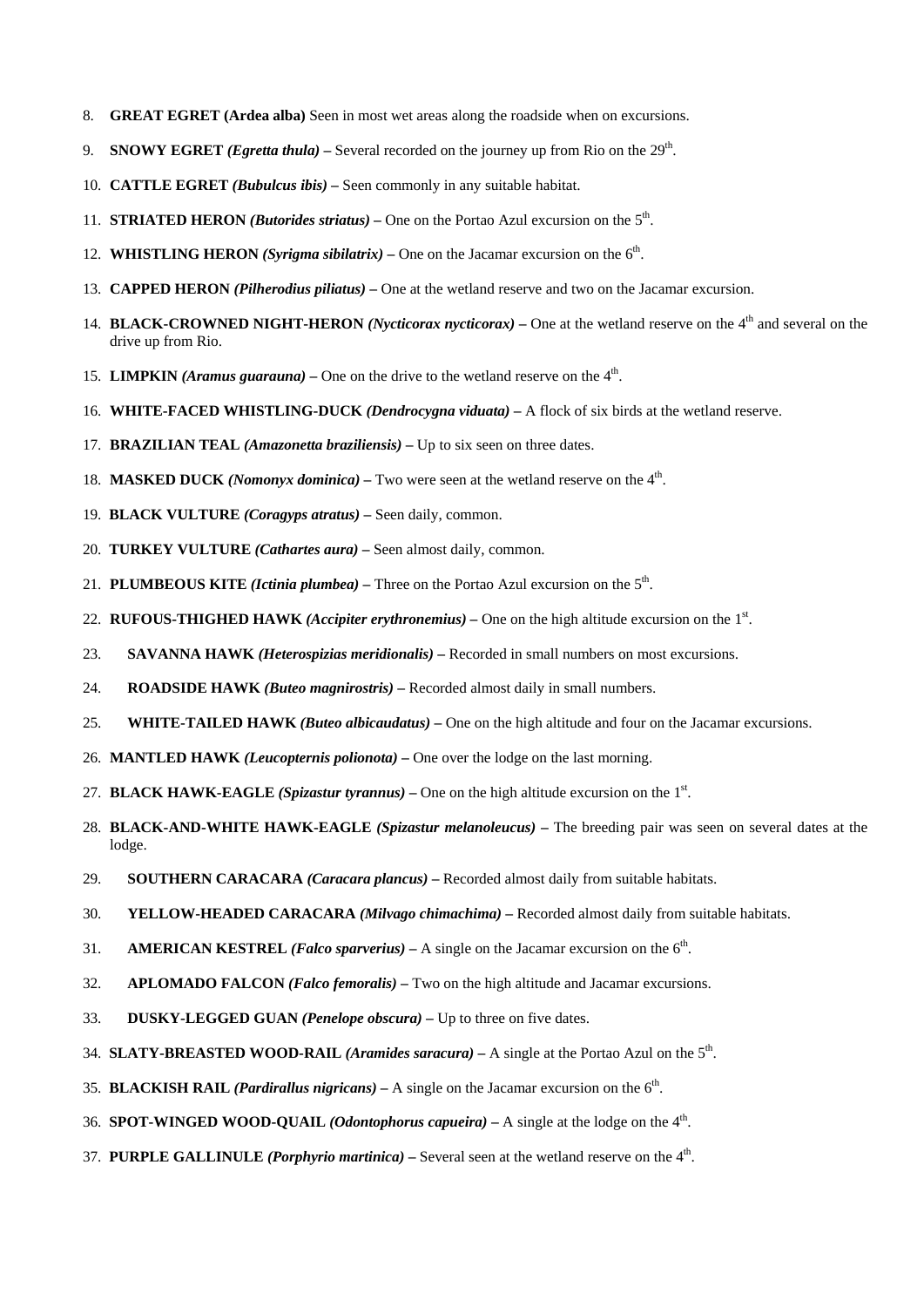- 38. **COMMON MOORHEN** *(Gallinula chloropus)* Up to 30 birds at the wetland and a couple of other sightings during the week.
- 39. **WATTLED JACANA** *(Jacana jacana)* Several seen at the wetland reserve on the 4th.
- 40. **SOUTHERN LAPWING** *(Vanellus chilensis)* Recorded almost daily in suitable habitats.
- 41. **SOLITARY SANDPIPER** *(Tringa solitaria)* Two at the fishponds on the way to the National Park on the 3rd.
- 42. **KELP GULL** *(Larus dominicanus)* Small numbers were recorded on the journey from Rio.
- 43. **PICAZURO PIGEON** *(Patagionas picazuro)* Small numbers recorded most days.
- 44. **PALE-VENTED PIGEON** *(Patagionas cayennensis)* Two on the Jacamar excursion on the 6th.
- 45. **PLUMBEOUS PIGEON** *(Patagionas plumbea)* Heard on the Theodora trail and one seen on the Jacamar excursion.
- 46. **RUDDY GROUND-DOVE** *(Columbina talpacoti)* Seen in small numbers almost daily.
- 47. **WHITE-TIPPED DOVE** *(Leptotila verreauxi)* Heard only, at the wetland reserve on the 4th.
- 48. **BLUE-WINGED MACAW** *(Primolius maracana)* Five were seen on the Jacamar excursion and two at the Portao Azul.
- 49. **WHITE-EYED PARAKEET** *(Aratinga leucophthalmus)* Up to ten on three dates.
- 50. **MAROON-BELLIED PARAKEET** *(Pyrrhura frontalis)* Small numbers recorded in the lodge gardens daily. Also seen on several of the excursions.
- 51. **\* PLAIN PARAKEET** *(Brotogeris tirica)* Small numbers recorded in the lodge gardens daily. Also seen on several of the excursions.
- 52. **BLUE-WINGED PARROTLET** *(Forpus crassirostris)* Two at the lodge on the 3rd.
- 53. **SCALY-HEADED PARROT** *(Pionus maximiliani)* Recorded within the lodge grounds on several occasions, also on several of the excursions.
- 54. **SQUIRREL CUCKOO** *(Piaya cayana)* One or two birds were recorded on four dates.
- 55. **SMOOTH-BILLED ANI** *(Crotophaga ani)* Seen commonly in any suitable habitat.
- 56. **GUIRA CUCKOO** *(Guira guira)* Seen commonly in any suitable habitat.
- 57. **STRIPED CUCKOO** *(Tapera naevia)* One on the Jacamar excursion on the  $6<sup>th</sup>$ .
- 58. **BARN OWL** (Tyto alba) A pair was seen at a daytime roost on the Jacamar excursion on the  $6<sup>th</sup>$ .
- 59. **TROPICAL SCREECH-OWL** *(Megascops choliba)* A pair was seen at a daytime roost at the wetland reserve on the 4th.
- 60. **BURROWING OWL** *(Athene cunicularia)* Up to four birds seen on three dates.
- 61. **WHITE-COLLARED SWIFT** *(Stretoprocne zonaris)* Groups of up to several hundred birds recorded on four dates.
- 62. **GREY-RUMPED SWIFT** *(Chaetura cinereiventris)* Birds going to roost were seen on several dates at the lodge.
- 63. **ASHY-TAILED SWIFT** *(Chaetura andrei)* Up to six birds on three dates.
- 64. **SAW-BILLED HERMIT** *(Ramphodon naevius)* Recorded daily around the lodge and on some of the excursions.
- 65. **SCALE-THROATED HERMIT** *(Chaetura eurynome)* Up to four birds seen on three dates.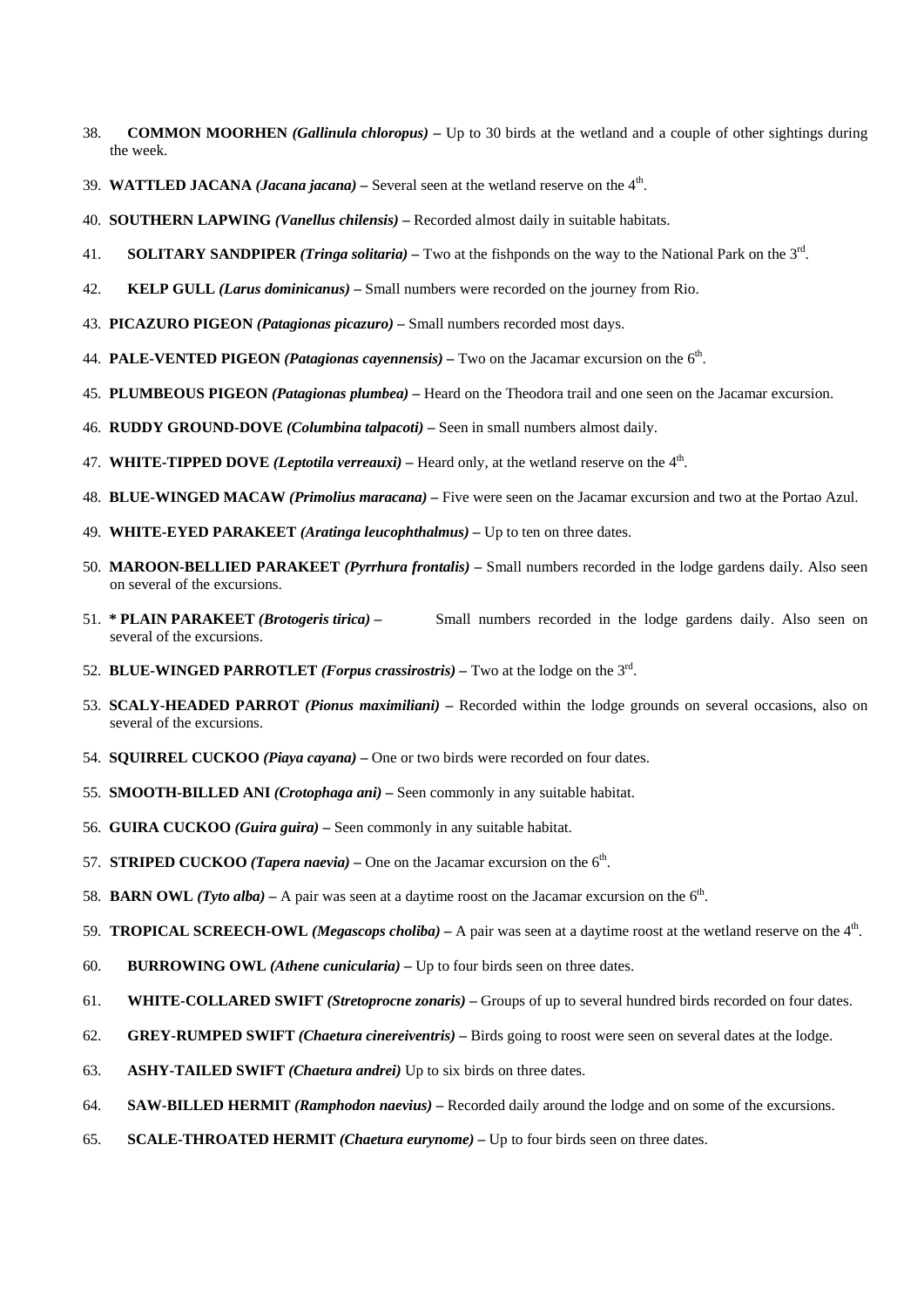- 66. **PLANALTO HERMIT** *(Phaethornis pretrei)* One on the Jacamar excursion on the  $6<sup>th</sup>$ .
- 67. **REDDISH HERMIT** *(Phaethornis rubber)* Singles at the lodge on a couple of dates.
- 68. **SOMBRE HUMMINGBIRD** *(Campylopterus cirrhochloris)* Recorded daily at the lodge.
- 69. **SWALLOW-TAILED HUMMINGBIRD** *(Eupetomena macroura)* Seem almost daily in a variety of habitats.
- 70. **BLACK JACOBIN** *(Melanotrochilus fuscus)* Seen daily around the lodge and on several of the excursions.
- 71. **PLOVERCREST** *(Stephanoxis lalandi)* Singles on the high altitude excursion and at macae de Cima.
- 72. **FRILLED COQUETTE** *(Lophornis magnificus)* One at the lodge on several dates.
- 73. **GLITTERING-BELLIED EMERALD** *(Chlorostilbon aureoventris)* Three on the Jacamar and two on the high altitude excursions.
- 74. **VIOLET-CAPPED WOODNYMPH** *(Thalurania glaucopis)* Recorded daily at the lodge and on several of the excursions.
- 75. **WHITE-THROATED HUMMINGBIRD** *(Leucochloris albicollis)* Three on the Theodora trail and one at the Portao Azul.
- 76. **VERSICOLOURED EMERALD** *(Agyrtria versicolor)* One at the lodge feeders on several dates.
- 77. **SAPPHIRE-SPANGLED EMERALD** *(Amazila lacteal)* One on the Jacamar excursion.
- 78. **BRAZILIAN RUBY** *(Clytolaema rubricauda)* Up to three on three dates.
- 79. **SURUCUA TROGON** *(Trogon surrucura)* Seen most days at the lodge and on several of the excursions.
- 80. **BLACK-THROATED TROGON** *(Trogon rufus)* One at the lodge on the 30<sup>th</sup>.
- 81. **RINGED KINGFISHER** *(Ceryle torquata)* Two at the Portao Azul on the  $5<sup>th</sup>$ .
- 82. **AMAZON KINGFISHER** *(Ceryle amazona)* One on the drive to the National Park on the 3rd.
- 83. **RUFOUS-CAPPED MOTMOT** *(Baryphthengus ruficapillus)* Heard only, at the lodge on the 6th.
- 84. **THREE-TOED JACAMAR** *(Jacamaralcyon tridactyla)* As usual this bird performed very well with two being seen on the  $6<sup>th</sup>$ .
- 85. **WHITE-EARED PUFFBIRD** *(Hystalus chacuru)* Two on the Jacamar excursion on the 6th.
- 86. **CRESCENT-CHESTED PUFFBIRD** *(Malacoptila striata)* The resident pair was seen on a couple of dates at the lodge.
- 87. **SAFFRON TOUCANET** *(Baillonius bailloni)* Up to three birds were seen on several dates at the lodge feeders.
- 88. **SPOT-BILLED TOUCANET** *(Selenidera maculirostris)* Up to five birds were seen daily at the lodge feeders.
- 89. **CHANNEL-BILLED TOUCAN** *(Rhamphastos vitellinus)* Ones or twos seen on three dates at the lodge.
- 90. **WHITE-BARRED PICULET** *(Picumnus cirratus)* Ones or twos on five dates.
- 91. **YELLOW-EARED WOODPECKER** *(Veniliornis maculifrons)* One at the lodge on the 29<sup>th</sup> and two at the National Park were the only record.
- 92. **YELLOW-BROWED WOODPECKER** *(Piculus aurulentus)*A single at the Portao Azul on the 5th.
- 93. **YELLOW-THROATED WOODPECKER** *(Piculus flavigula)* One at the National Park on the 3rd.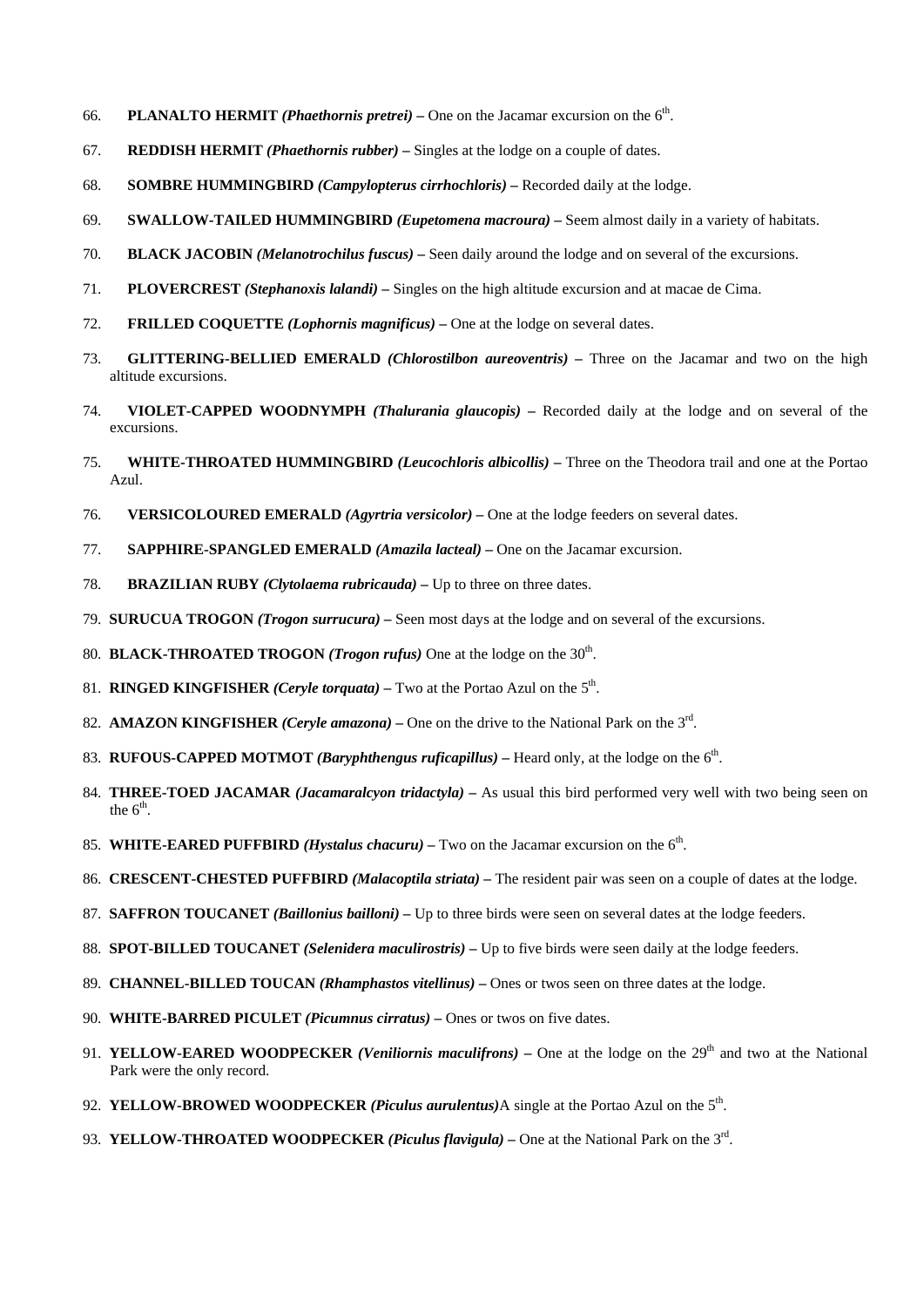- 94. **CAMPO FLICKER** *(Colaptes campestris)* Groups of up to four birds were seen on three dates.
- 95. **BLOND-CRESTED WOODPECKER** *(Celeus flavescens)* Recorded on several dates at the lodge.
- 96. **TAIL-BANDED HORNERO** *(Furnarius figulus)* Small numbers were seen on three dates.
- 97. **RUFOUS HORNERO** *(Furnarius rufus)* Seen commonly in any suitable habitat.
- 98. **RUFOUS-CAPPED SPINETAIL** *(Synallaxis ruficapilla)* One on the high altitude excursion.
- 99. **GREY-BELLIED SPINETAIL** *(Synallaxis cinerascens)* A single on the Portao Azul excursion on the 5th.
- 100. **SPIX'S SPINTAIL** *(Synallaxis spixi)* Three on the high altitude excursion.
- 101. **PALLID SPINETAIL** *(Cranioleuca pallida)* Two at the Portao Azul on the  $5<sup>th</sup>$ .
- 102. **YELLOW-CHINNED SPINETAIL** *(Certhiaxis cinnamomea)* One at the wetland reserve on the 4<sup>th</sup>.
- 103. **COMMON THORNBIRD** *(Phacellodomus rufifrons)* Three on the Jacamar excursion on the 6th.
- 104. **RED-EYED THORNBIRD** *(Phacellodomus erythrophthalmus)* Heard on several dates and two seen on the high altitude excursion on the  $1<sup>st</sup>$ .
- 105. **FIREWOOD GATHERER** *(Anumbius annumbi)* One on the Jacamar excursion on the 6th.
- 106. **STREAKED XENOPS** *(Xenops rutilans)* One at the lodge on the  $7<sup>th</sup>$ .
- 107. **PLAIN XENOPS** *(Xenops minutus)* Singles on three dates at the lodge.
- 108. **PALE-BROWED TREEHUNTER** *(Cichlocolaptes leucophrus)* One at the National Park on the 3rd.
- 109. **BUFF-FRONTED FOLIAGE-GLEANER** *(Philydor rufus)* Up to six on three dates.
- 110. **WHITE-COLLARED FOLIAGE-GLEANER** *(Anabezenops leucophthalmus)* One at the Portao Azul on the 5<sup>th</sup>.
- 111. **BUFF-BROWED FOLIAGE GLEANER** *(Syndactyla rufosuperciliata)* Two at the Portao Azul on the 5th.
- 112. **WHITE-BROWED FOLIAGE-GLEANER (***Anabacerthia amaurotis)* One on the Theodora trail on the 2nd.
- 113. **WHITE-EYED FOLIAGE-GLEANER** *(Automolus leucophthalamus)* Heard only, at the lodge on the 29<sup>th</sup> and 30<sup>th</sup>.
- 114. **TAWNY-THROATED LEAFTOSSER** *(Sclerurus mexicanus)* Heard only, on the Theodora trail on the 2nd.
- 115. **SHARP-TAILED STREAMCREEPER** *(Lochnias nematura)* The breeding pair was regularly seen at the lodge.
- 116. **THRUSH-LIKE WOODCREEPER** *(Dendrocincla turdina)* Two at the lodge on the 30<sup>th</sup>.
- 117. **OLIVACEOUS WOODCREEPER** *(Sittasomus griseicapillus)* Recorded almost daily in suitable habitat.
- 118. **WHITE-THROATED WOODCREEPER** *(Xiphocolaptes albicollis)* One on the Theodora trail on the  $2<sup>nd</sup>$ ..
- 119. **LESSER WOODCREEPER** *(Lepidocolaptes fuscus)* Ones or twos on three dates.
- 120. **SCALED WOODCREEPER** *(Lepidocolaptes squamatus)* A single at the Portao Azul on the 5<sup>th</sup>.
- 121. **SPOT-BACKED ANTSHRIKE** *(Hypoedaleus guttatus)* Heard only, at the lodge on the 30<sup>th</sup>.
- 122. **RUFOUS-CAPPED ANTSHRIKE** *(Thamnophilus ruficapillus)* A pair on the high altitude excursion on the 1<sup>st</sup>.
- 123. **CHESTNUT-BACKED ANTSHRIKE** *(Thamnophilus palliates)* Three at the wetland reserve and one on the Jacamar excursion.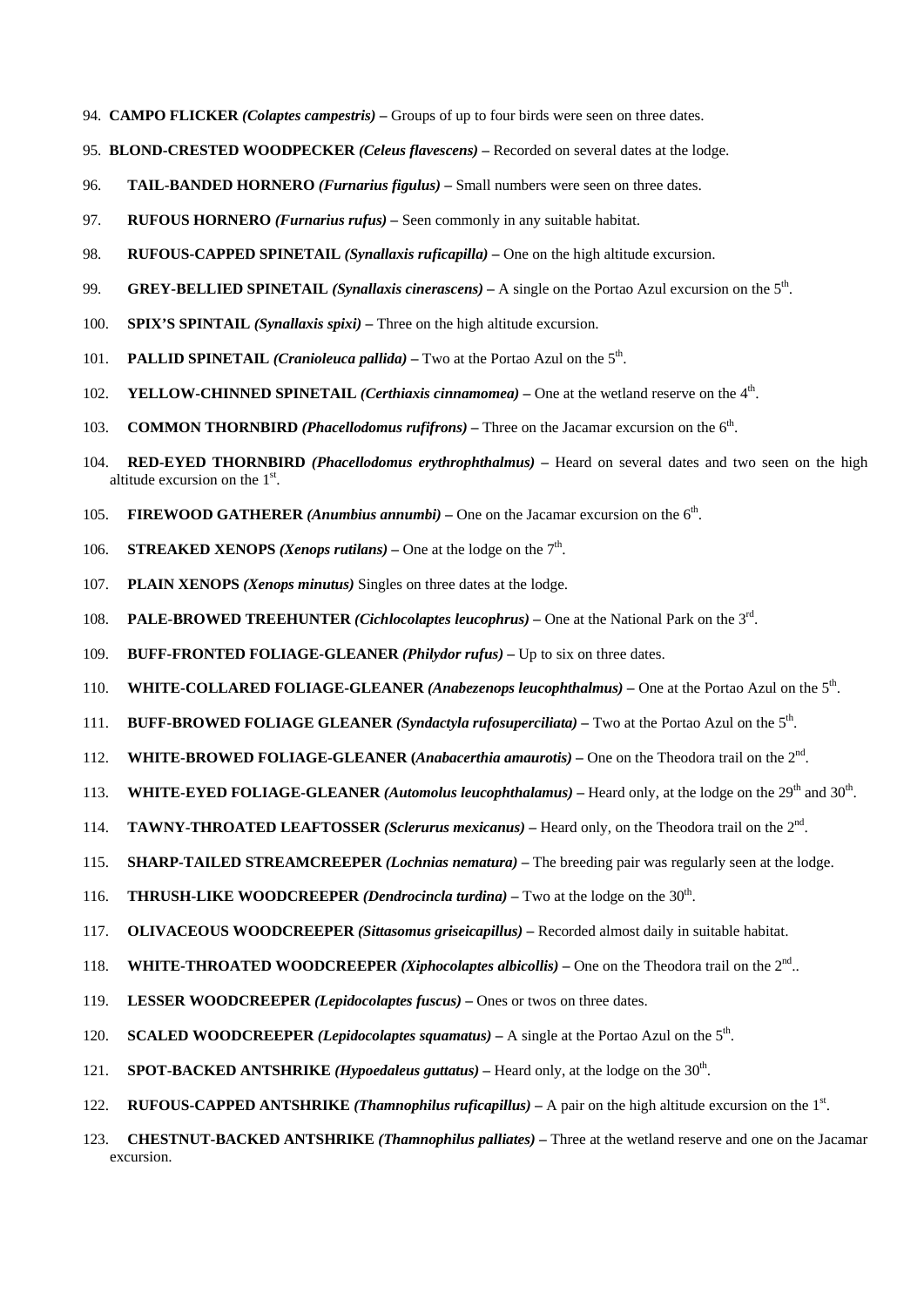- 124. **SOORETAMA SLATY-ANTSHRIKE (Thamnophilus ambiguous)** Three at the wetland reserve on the 4th.
- 125. **VARIABLE ANTSHRIKE** *(Thamnophilus. caerulescens)* Heard on several dates and two seen on the high altitude excursion on the  $1<sup>st</sup>$ .
- 126. **SPOT-BREASTED ANTVIREO** *(Dysithamnus stictothorax)* Two at the lodge on the 29th.
- 127. **PLAIN ANTVIREO** *(Dysithamnus mentalis)* Seen in small numbers on several dates.
- 128. **RUFOUS-BACKED ANTVIREO** *(Dysithamnus. xanthopterus)* Two on the high altitude excursion and one at the National Park.
- 129. **STAR-THROATED ANTWREN** *(Myrmotherula gularis)* Heard or seen on most days in forested habitat.
- 130. **UNICOLOURED ANTWREN** *(Myrmotherula unicolor)* A single at the National Park on the 3rd.
- 131. **WHITE-FLANKED ANTWREN** *(Myrmotherula axillaries)* Three were seen at the wetland reserve on the 4th.
- 132. **FERRUGINOUS ANTBIRD** *(Drymophila ferruginea)* Two at the lodge on the 4th.
- 133. **BERTONIS ANTBIRD** *(Drymophila rubricollis)* One on the Theodora trail on the 2nd.
- 134. **RUFOUS-TAILED ANTBIRD** *(Drymophila genei)* One on the high altitude trail on the 1<sup>st</sup>.
- 135. **OCHRE-RUMPED ANTBIRD** *(Drymophila ochropyga)* Two on the Portao Azul excursion on the 5<sup>th</sup>, plus heard on the Theodora trail on the  $2<sup>nd</sup>$ .
- 136. **DUSKY-TAILED ANTBIRD** *(Drymophila malura)* One on the high altitude trail on the  $1<sup>st</sup>$ .
- 137. **SCALED ANTBIRD** *(Drymophila squamata)* One at the lodge on the 30<sup>th</sup>.
- 138. **STREAK-CAPPED ANTWREN** *(Terenura maculata)* Seen almost daily around the lodge and on several of the excursions.
- 139. **WHITE-SHOULDERED FIRE-EYE** *(Pyriglena leucoptera)* Seen almost daily around the lodge and on several of the excursions.
- 140. **BRAZILIAN ANTTHRUSH** *(Chamaeza ruficauda)* Heard only, on the high altitude and Macae de Cima excursions.
- 141. **SUCH'S ANTTHRUSH** *(Chamaeza meruloides)* Heard only, on the Theodora trail and at the National Park.
- 142. **BLACK-CHEEKED GNATEATER** *(Conopophaga melanops)* Three at the lodge on the 30th.
- 143. **RUFOUS GNATEATER** *(Conopophaga lineate)* One at the lodge on the  $4<sup>th</sup>$ .
- 144. **SERRA DO MAR TAPACULO** *(Scytalopus notorious)* Excellent views of one on the high altitude excursion and heard on several other dates.
- 145. **SWALLOW-TAILED COTINGA** *(Phibalura flavirostris)* At least six were seen on the high altitude excursion on the  $1^\text{st}$ .
- 146. **BLACK-AND-GOLD COTINGA** *(Tijuca atra)* Heard on several dates and one seen on the Macae de Cima trail on the  $5<sup>th</sup>$ .
- 147. **CINNAMON-VENTED PIHA** *(Liphaugus lanioides)* Heard only, at the Portao Azul on the 5th.
- 148. **HOODED BERRYEATER** *(Carpornis cucullatus)* One at the National park on the 3rd.
- 149. **BARE-THROATED BELLBIRD** *(Procnias nudicollis)* Heard on several dates and two were seen on the Macae de Cima trail on the  $5<sup>th</sup>$ .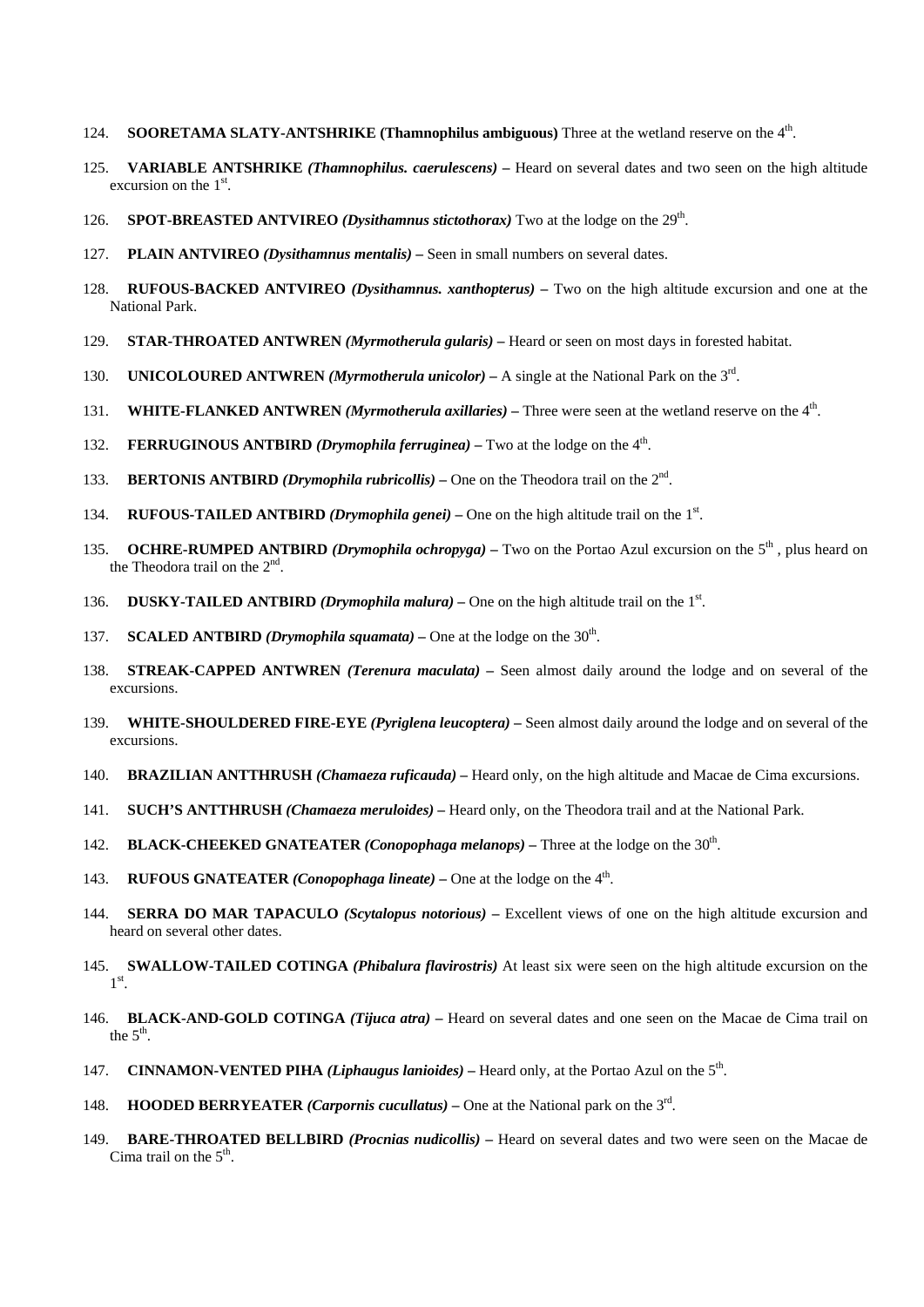- 150. **WHITE-BEARDED MANAKIN** *(Manacus manacus)* Four at the wetland reserve.
- 151. **BLUE MANAKIN** *(Chiroxiphia caudata)* Recorded on all trips into the forest, giving very pleasing views on several occasions.
- 152. **PIN-TAILED MANAKIN** *(Ilicuramilitaris)* Two at the lodge on the 30<sup>th</sup>.
- 153. **SERRA TYRANT-MANAKIN** *(Neopelma chrysolophum)* One at the Portao Azul and heard on the high altitude excursion and at Macae de Cima.
- 154. **YELLOW TYRANNULET** *(Capsiempis flaveola)* Two at the Portao Azul and one at the wetland reserve.
- 155. **OLIVACEOUS ELAENIA** *(Elaenia obscura)* At least four on the high altitude excursion.
- 156. **YELLOW-BELLIED ELAENIA** *(Elaenia flavogaster)* Singles on a couple of dates.
- 157. **GREY-HOODED FLYCATCHER** *(Mionectes rufiventris)* One at the lodge on the 29th.
- 158. **OCHRE-BELLIED FLYCATCHER** *(Mionectes oleaginous)* Two at the lodge on the 30th.
- 159. **SEPIA-CAPPED FLYCATCHER** *(Leptopogon amaurocephalus)* One at the Portao Azul on the 5th.
- 160. **MOTTLE-CHEEKED TYRANNULET** *(Phylloscartes ventralis)* One at Macae de Cima.
- 161. **PLANALTO TYRANNULET** *(Phyllomyias fasciatus)* Two at the Portao Azul on the 5th.
- 162. **GREY-CAPPED TYRANNULET** *(Phyllomyias griseocapilla)* Seen at the lodge on a couple of dates.
- 163. **DRAB-BREASTED BAMBOO-TYRANT** *(Hemitriccus diops)* One on the Portao Azul excursion on the 5th.
- 164. **EYE-RINGED TODY-TYRANT** *(Hemitriccus orbitatus)* One at the lodge on the 30<sup>th</sup>.
- 165. **HANGNEST TODY-TYRANT** *(Hemitriccus nidipendulus)* Two at a nest on the Jacamar excursion on the 6th.
- 166. **OCHRE-FACED TODY-FLYCATCHER** *(Todirostrum plumbeiceps)* Singles at the Portao Azul and Macae de Cima.
- 167. **YELLOW-LORED TODY-FLYCATCHER** *(Todirostrum poliocephalum)* Two at the wetland and one on the Jacamar excursion.
- 168. **COMMON TODY-FLYCATCHER** *(Todirostrum cinereum)* One at the wetland reserve on the 4<sup>th</sup>.
- 169. **YELLOW-OLIVE FLYCATCHER** *(Tolmomyias sulphurescens)* One of the commonest flycatchers being seen or heard almost daily.
- 170. **YELLOW-BREASTED FLYCATCHER** *(Tolmomyias flaviventris)* **Heard only, at the wetland reserve on the 4<sup>th</sup>.**
- 171. **WHITE-THROATED SPADEBILL** *(Platyrinchus mystaceus)* Seen on several dates around the lodge trails.
- 172. **BRAN-COLORED FLYCATCHER** *(Myiophobus fasciatus)* Singles on the high altitude and Jacamar excursions.
- 173. **CLIFF FLYCATCHER** *(Hirundinea ferruginea)* Two roadside near the lodge on the 6th.
- 174. **EULER'S FLYCATCHER** *(Lathrotriccus euleri)* One at the Portao Azul on the 5th and one at the lodge on the 2nd.
- 175. **WHISKERED FLYCATCHER** *(Myiobius barbatus)* Seen on two dates at the lodge and also at the National Park.
- 176. **WHITE-RUMPED MONJITA** *(Xolmis velata)* Singles on the high altitude and Jacamar excursions.
- 177. **GREY MONJITA** *(Xolmis cinerea)* A single on the Jacamar excursion on the  $6<sup>th</sup>$ .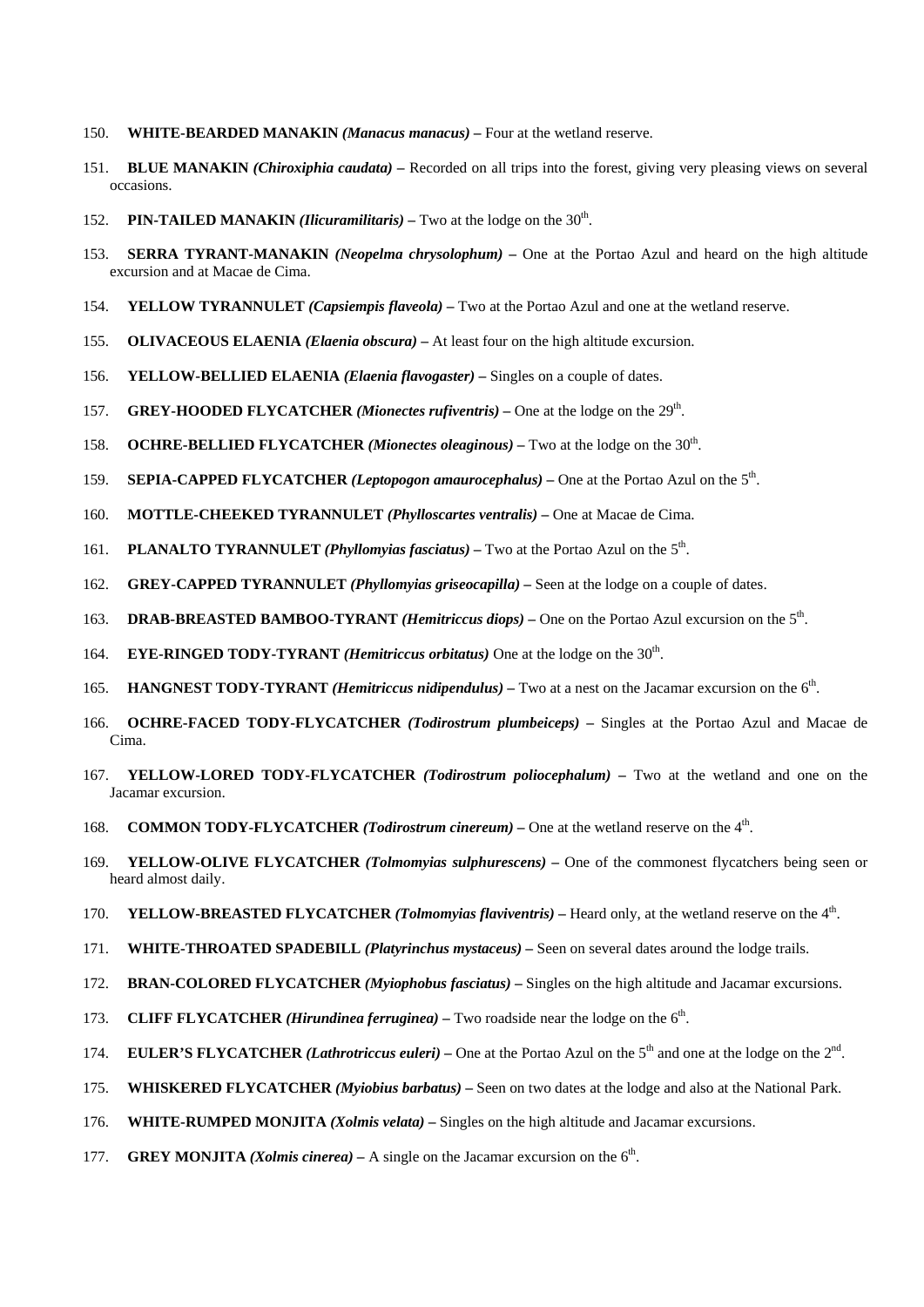- 178. **BLUE-BILLED BLACK-TYRANT** (*Knipolegus cyanirostris*) One on the high altitude excursion on the 1<sup>st</sup>.
- 179. **VELVETY BLACK-TYRANT** *(Knipolegus nigerrimus)* Two on the high altitude trail on the 1<sup>st</sup>.
- 180. **CRESTED BLACK-TYRANT** *(Knipolegus lophotes)* Two on the Jacamar excursion on the 6th.
- 181. **MASKED WATER-TYRANT** *(Fluvicola nengeta)* Recorded daily at the lodge and on several of the excursions.
- 182. **WHITE-HEADED MARSH-TYRANT** *(Arundicola leucocephala)* Four at the wetland reserve and one on the drive to the National Park.
- 183. **STREAMER-TAILED TYRANT** *(Gubernetes yetapa)* At least ten were seen on the Jacamar excursion on the 6th.
- 184. **YELLOW-BROWED TYRANT** *(Satrapa icterophrys)* Two on the drive to the high altitude and one on the Jacamar excursion.
- **185. CATTLE TYRANT** *(Machetornis rixosus)* Small numbers seen on several dates.
- 186. **SHEAR-TAILED GREY TYRANT** (*Muscipipra vetula*) Two on the high altitude excursion on the 1<sup>st</sup>.
- 187. **GREY-HOODED ATTILA** *(Attila rufus)* Seen or heard on several dates around the lodge.
- 188. **GREAT KISKADEE** *(Pitangus sulphuratus)* Recorded daily from any suitable habitat.
- 189. **BOAT-BILLED FLYCATCHER** *(Megarhyncus pitangua)* Ones or twos on three dates.
- 190. **SOCIAL FLYCATCHER** *(Myiozetetes similis)* Recorded on several dates at the lodge.
- 191. **RUSTY-MARGINED FLYCATCHER** *(Myiozetetes cayanensis)* Four at the wetland on the 4<sup>th</sup>.
- 192. **STREAKED FLYCATCHER** *(Myiodynastes maculates)* Recorded almost daily at the lodge and on several of the excursions.
- 193. **VARIEGATED FLYCATCHER** *(Empidonomus varius)* One on the Jacamar excursion and one at Macae de Cima.
- 194. **SHORT-CRESTED FLYCATCHER** *(Myiarchus ferox)* One on the Jacamar excursion.
- 195. **SWAINSON'S FLYCATCHER** *(Myiarchus swainsoni)* One on the high altitude excursion.
- 196. **PIRATIC FLYCATCHER** *(Legatus leucophaius)* One at the wetland reserve.
- 197. **TROPICAL KINGBIRD** *(Tyrannus melancholicus)* Recorded almost daily from any suitable habitat.
- 198. **FORK-TAILED FLYCATCHER** *(Tyrannus savanna)* Recorded almost daily from any suitable habitat.
- 199. **GREENISH SCHIFFORNIS** *(Schiffornis virescens)* Heard only, on the Portao Azul trail.
- 200. **GREEN-BACKED BECARD** *(Pachyramphus viridis)* One at the lodge on the 4<sup>th</sup> and one at the Portao Azul on the  $5^{\text{th}}$ .
- 201. **CHESTNUT-CROWNED BECARD** *(Pachyramphus castaneus)* Two at the lodge on the 2<sup>nd</sup> and three at the National Park on the 3rd.
- 202. **WHITE-WINGED BECARD** *(Pachyramphus polychopterus)* One at the wetland reserve on the 4<sup>th</sup> and two at the Portao Azul on the  $5<sup>th</sup>$ .
- 203. **CRESTED BECARD** *(Pachyramphus validus)* A pair on several dates at the lodge.
- 204. **SHARPBILL** *(Oxyruncus cristatus)* One at the national park on the  $3<sup>rd</sup>$ .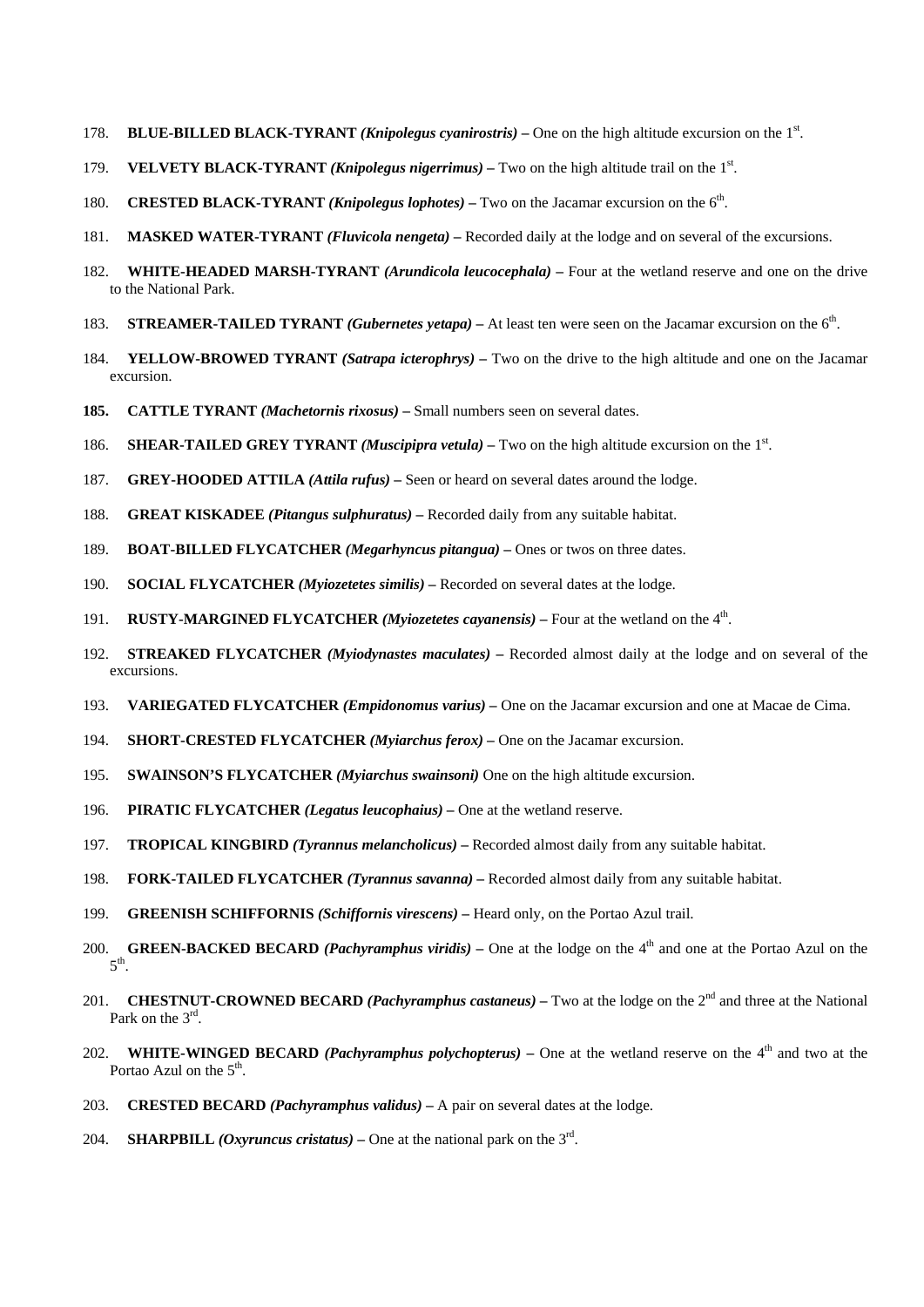- 205. **BROWN-CHESTED MARTIN** *(Progne tapera)* Small numbers at the wetland reserve and on the Jacamar excursion.
- 206. **GREY-BREASTED MARTIN** *(Progne chalybea)* At least five seen whilst driving through the local town on the 3rd.
- 207. **WHITE-RUMPED SWALLOW** *(Tachycineta leucorrhoa)* Small numbers on the Jacamar excursion.
- 208. **BLUE-AND-WHITE SWALLOW** *(Pygochelidon cyanoleuca)* Recorded daily from suitable habitats.
- 209. **TAWNY-HEADED SWALLOW** *(Stelgidopteryx fucata)* One on the Jacamar excursion on the 6<sup>th</sup>.
- 210. **SOUTHERN ROUGH-WINGED SWALLOW** *(Stelgidopteryx ruficollis)* Recorded almost daily from suitable habitats.
- 211. **BLACK-CAPPED DONACOBIUS** *(Donacobius atricapillus)* Two on the Jacamar excursion and two at the wetland reserve.
- 212. **LONG-BILLED WREN** *(Thryothorus longirostris)* One at the wetland reserve on the  $4<sup>th</sup>$ .
- 213. **MOUSTACHED WREN** *(Thryothorus genibarbis)* Two at the wetland reserve on the  $4<sup>th</sup>$ .
- 214. **HOUSE WREN** *(Troglodytes aedon)* Recorded daily from any suitable habitat.
- 215. **CHALK-BROWED MOCKINGBIRD** *(Mimus saturninus)* Common in any open scrubland habitat.
- 216. **YELLOW-LEGGED THRUSH** *(Platycichla flavipes)* At least 10 on the high altitude excursion on the 1<sup>st</sup>.
- 217. **RUFOUS-BELLIED THRUSH** *(Turdus rufiventris)* Recorded daily from any suitable habitat.
- 218. **PALE-BREASTED THRUSH** *(Turdus leucomelas)* Recorded daily from any suitable habitat.
- 219. **CREAMY-BELLIED THRUSH** *(Turdus amaurochalinus)* Recorded most days at the lodge and on several of the excursions.
- 220. **WAXBILL** *(Estrilda astrild)* A flock of six was seen at the fishponds on the way to the National park.
- 221. **RED-EYED VIREO** *(Vireo olivaceous)* Recorded most days at the lodge and on several of the excursions.
- 222. **RUFOUS-CROWNED GREENLET** *(Hylophilus poecilotis)* Two on the high altitude excursion and three at the Portao Azul.
- 223. **LEMON-CHESTED GREENLET** *(Hylophilus thoracicus)* One at the wetland reserve on the  $4<sup>th</sup>$ .
- 224. **RUFOUS-BROWED PEPPERSHRIKE** *(Cyclarhis gujanensis)* Heard on several dates and one seen at the Portao Azul.
- 225. **GOLDEN-CROWNED WARBLER** *(Basileuterus culicivorus)* Recorded almost daily from any suitable forested habitat.
- 226. **WHITE-RIMMED WARBLER** *(Basileuterus leucoblepharus)* One on the Theodora trail and two at the National Park.
- 227. **BANANAQUIT** *(Coereba flaveola)* Recorded daily from many locations.
- 228. **CHESTNUT-VENTED CONEBILL** *(Conirostrum speciosum)* One at the wetland reserve on the 4<sup>th</sup>.
- 229. **CINNAMON TANAGER** *(Schistochlamys ruficapillus)* Two on the high altitude excursion on the  $1<sup>st</sup>$ .
- 230. **YELLOW-BACKED TANAGER** *(Hemithraupis flavicollis)* Up to five on three dates.
- 231. **FLAME-CRESTED TANAGER** *(Tachyphonus cristatus)* Small numbers at the lodge on the 29<sup>th</sup> and again on the 4<sup>th</sup>.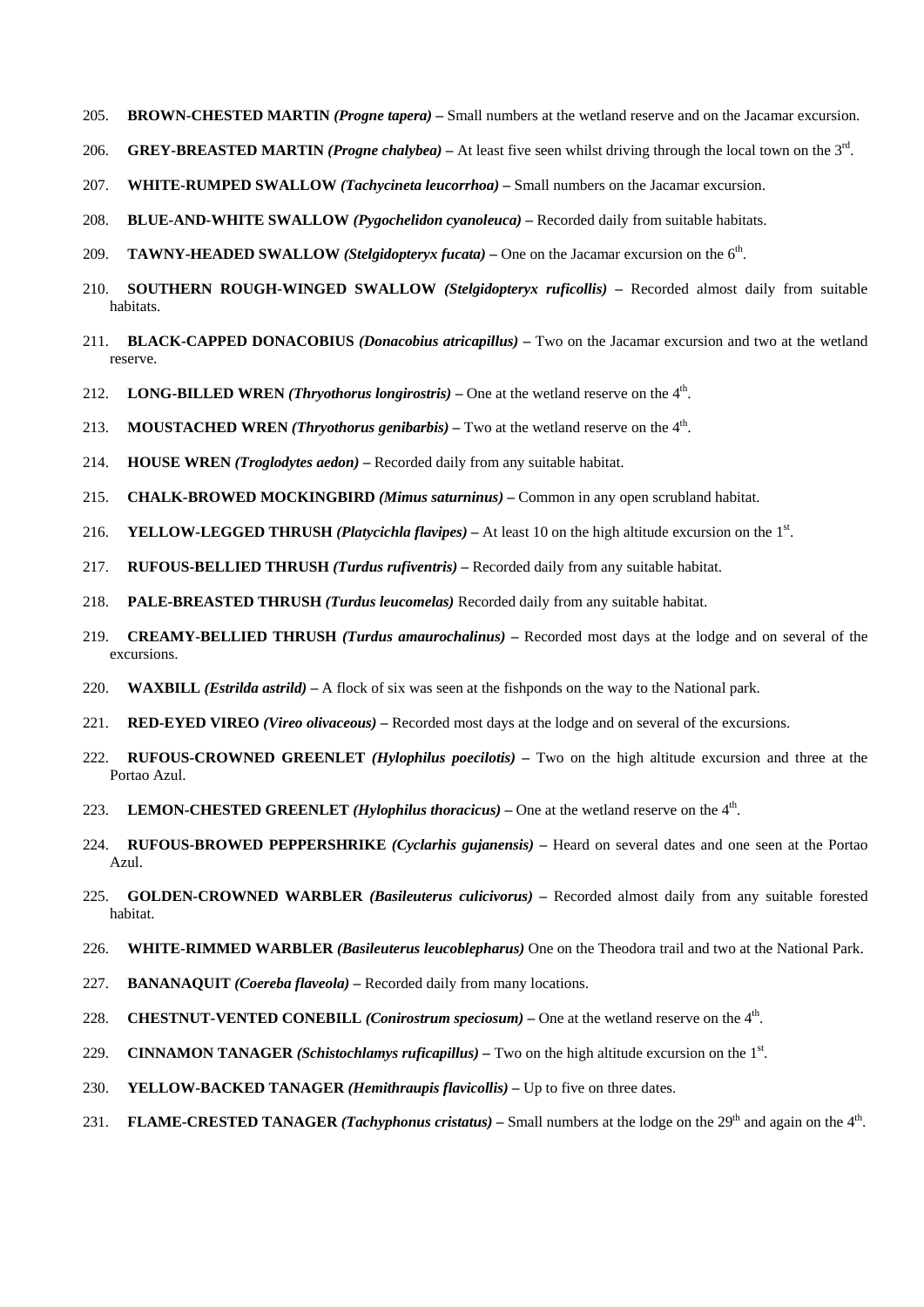- 232. **RUBY-CROWNED TANAGER** *(Tachyphonus coronatus)* Recorded almost daily in the lodge grounds and other locations.
- 233. **BLACK-GOGGLED TANAGER** *(Trichothraupis melanops)* Recorded almost daily in small numbers in suitable forest habitat.
- 234. **RED-CROWNED ANT-TANAGER** *(Habia rubica)* A pair at the lodge on the  $4<sup>th</sup>$  and  $5<sup>th</sup>$ .
- 235. **BRAZILIAN TANAGER (***Ramphocelus bresilius)* Recorded almost daily within the grounds of the lodge.
- 236. **SAYACA TANAGER** *(Thraupis sayaca)* Recorded almost daily in the grounds of the lodge and various other locations.
- 237. **AZURE-SHOULDERED TANAGER** *(Thraupis cyanoptera)* Two on the Theodora trail and eight at the National Park.
- 238. **GOLDEN-CHEVRONED TANAGER** *(Thraupis ornata)* Recorded daily from any forested habitat and at the lodge garden.
- 239. **PALM TANAGER** *(Thraupis palmarum)* Recorded daily within the grounds of the lodge.
- 240. **DIADEMED TANAGER** *(Stephanophorus diadematus)* At least six were seen on the high altitude excursion on the  $1^\text{st}$ .
- 241. **VIOLACEOUS EUPHONIA** *(Euphonia violacea)* Commonly recorded from the feeders at the lodge.
- 242. **PURPLE-THROATED EUPHONIA** *(Euphonia chlorotica)* One at the lodge on the 30<sup>th</sup>.
- 243. **ORANGE-BELLIED EUPHONIA** *(Euphonia. xanthogaster)* Commonly recorded on the feeders at the lodge.
- 244. **CHESTNUT-BELLIED EUPHONIA** *(Euphonia pectoralis)* Commonly recorded from the feeders at the lodge.
- 245. **GREEN-HEADED TANAGER** *(Tangara seledon)* Recorded almost everyday from the feeders by the lodge and in suitable lowland forest habitats.
- 246. **RED-NECKED TANAGER** *(Tangara cyanocephala)* Recorded regularly within the grounds of the lodge and in suitable lowland forest habitats.
- 247. **BRASSY-BREASTED TANAGER** *(Tangara desmaresti)* Flocks of up to twenty birds recorded on six dates.
- 248. **GILT-EDGED TANAGER** *(Tangara cyanoventris)* A flock of ten at the Portao Azul on the 5th.
- 249. **BURNISHED-BUFF TANAGER** *(Tangara cayana)* Recorded almost daily on the feeders by the lodge and from suitable forested habitat.
- 250. **BLUE DACNIS** *(Dacnis cayana)* Recorded almost daily in small numbers.
- 251. **BAY-CHESTED WARBLING-FINCH** (*Poospiza thoracicia*) At least five seen at high altitude on the 1<sup>st</sup>.
- 252. **BLUE-BLACK GRASSQUIT** *(Volatinia jacarina)* Recorded in small numbers from suitable farmland habitats.
- 253. **DOUBLE-COLLARED SEEDEATER** *(Sphorophila caerulescens)* Recorded in small numbers from suitable farmland habitats.
- 254. **UNIFORM FINCH** *(Haplospiza unicolor)* Heard at the Portao Azul and one seen at the lodge on the 5th.
- 255. **PILEATED FINCH** *(Coryphospingus pileatus)* A pair at the wetland reserve on the 4<sup>th</sup>.
- 256. **SAFFRON FINCH** *(Sicalis flaveola)* Recorded on several occasions from any suitable habitat.
- 257. **HALF-COLLARED SPARROW** *(Arremon semitorquatus)* Two on the Portao Azul excursion on the 5th.